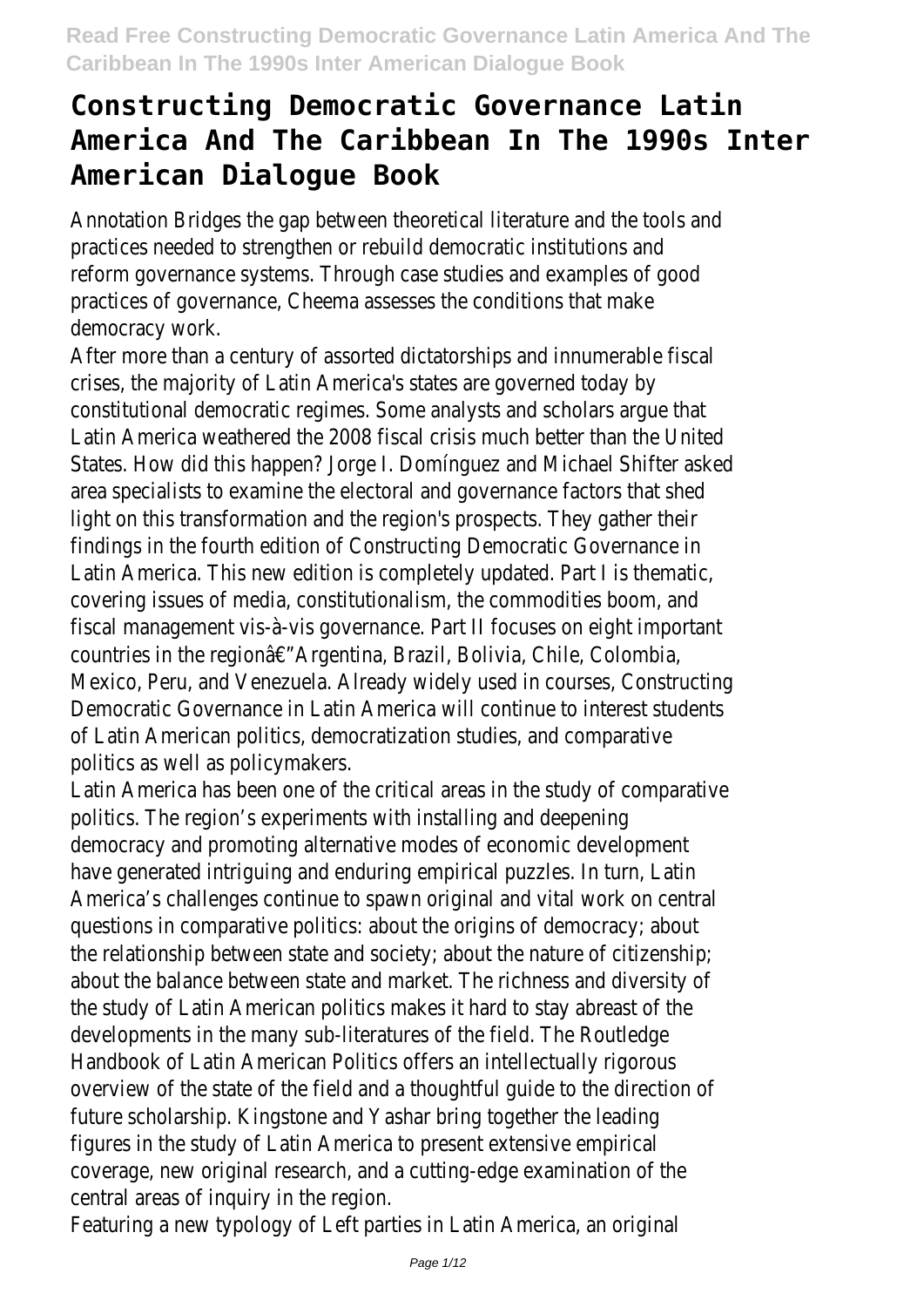framework for identifying and categorizing variation among governments, and contributions from prominent and influential so Latin American politics, this historical-institutional appr understanding the region's left turn—and variation within it—is comprehensive explanation to date on the The Soldier and the Changing State Identity and Power in American Foreign Pathways to Democra South Americ Social Policy Expansion in Latin Am

The Resurgence of the Latin Americar

*The volume takes a broad view of recent social, political, and economic developments in Latin America. It contains six essays, focused on salient and cross-cutting themes, that try to construct a thread or narrative about the highly diverse region, highlighting its main idiosyncrasies and analyzing where it might be headed in coming years. While the essays recognize considerable advances, they also point out setbacks and missed opportunities that have stood in the way of sustained progress. Strengthening state capacity emerges as a significant challenge.*

*This book generates a wealth of new empirical information about Latin American party systems and contributes richly to major theoretical debates about party systems and democracy.*

*The United States has never felt at home abroad. The reason for this unease, even after the terrorist attacks of September 11, 2001, is not frequent threats to American security. It is America's identity. The United States, its citizens believe, is a different country, a New World of divided institutions and individualistic markets surviving in an Old World of nationalistic governments and statist economies. In this Old World, the United States finds no comfort and alternately tries to withdraw from it and reform it. America cycles between ambitious internationalist efforts to impose democracy and world order, and more nationalist appeals to trim multilateral commitments and demand that the European and Japanese allies do more. In At Home Abroad, Henry R. Nau explains that America is still unique but no longer so very different. All the industrial great powers in western Europe (and, arguably, also Japan) are now strong liberal democracies. A powerful and peaceful new world exists beyond America's borders and anchors America's identity, easing its discomfort and ending the cycle of withdrawal and reform. Nau draws on constructivist and realist perspectives to show how relative national identities interact with relative national power to define U.S. national interests. He provides fresh insights for U.S. grand strategy toward various countries. In Europe, the identity and power perspective advocates U.S. support for both NATO expansion to consolidate democratic identities in eastern Europe and concurrent, but separate, greatpower cooperation with Russia in the United Nations. In Asia, this perspective recommends a shift of U.S. strategy from bilateralism to concentric multilateralism, starting with an emerging democratic security community among*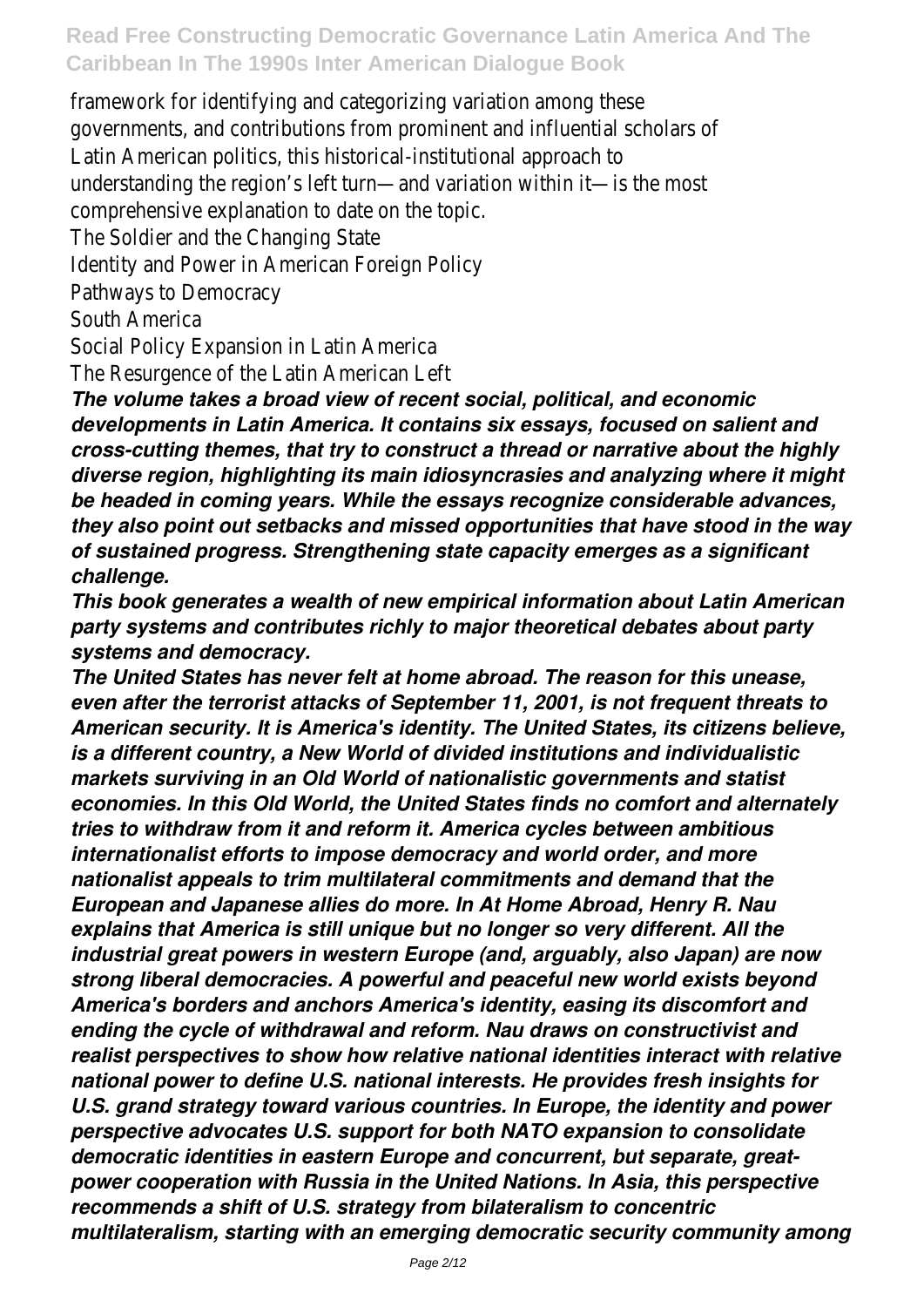*the United States, Japan, South Korea, Australia, New Zealand, India, and Taiwan, and progressively widening this community to include reforming ASEAN states and, if it democratizes, China. In the developing world, Nau's approach calls for balancing U.S. moral (identity) and material (power) commitments, avoiding military intervention for purely moral reasons, as in Somalia, but undertaking such intervention when material threats are immediate, as in Afghanistan, or material and moral stakes coincide, as in Kosovo.*

*More than thirty years have passed since Latin America began the arduous task of transitioning from military-led rule to democracy. In this time, more countries have moved toward the institutional bases of democracy than at any time in the region's history. Nearly all countries have held free, competitive elections and most have had peaceful alternations in power between opposing political forces. Despite these advances, however, Latin American countries continue to face serious domestic and international challenges to the consolidation of stable democratic governance. The challenges range from weak political institutions, corruption, legacies of militarism, transnational crime, and globalization among others. In the second edition of Latin American Democracy contributors – both academics and practitioners, North Americans, Latin Americans, and Spaniards—explore and assess the state of democratic consolidation in Latin America by focusing on the specific issues and challenges confronting democratic governance in the region. This thoroughly updated revision provides new chapters on: the environment, decentralization, the economy, indigenous groups, and the role of China in the region. Governance Reform in Developing Countries*

*The Great Gap*

*Democracy and Security in Latin America Emerging Reality or Endangered Species? A Comparative Study of the 2012 Elections Social Democracy In Latin America*

*An in-depth analysis of the struggle to consolidate new and fragile democracies—available in two paperback volumes for course use. The global trend that Samuel P. Huntington has dubbed the "third wave" of democratization has seen more than 60 countries experience democratic transitions since 1974. While these countries have succeeded in bringing down authoritarian regimes and replacing them with freely elected governments, few of them can as yet be considered stable democracies. Most remain engaged in the struggle to consolidate their new and fragile democratic institutions. Consolidating the Third Wave Democracies provides an in-depth analysis of the challenges that they face. Consolidating the Third Wave Democracies is available in two paperback volumes, each introduced by the editors and organized for convenient course use. The first paperback volume, Themes and Perspectives, addresses issues of institutional design, civil-military relations, civil society, and economic development. It brings together some of the world's foremost scholars of democratization, including Robert A. Dahl, Samuel P. Huntington, Juan J. Linz, Guillermo O'Donnell, Adam Przeworski, Philippe C. Schmitter, and Alfred Stepan. The second paperback volume, Regional Challenges, focuses on developments in Southern Europe, Latin America, Russia, and East Asia, particularly Taiwan and China. It contains essays by leading regional experts, including Yun-han Chu, P. Nikiforos Diamandouros, Thomas B. Gold, Michael McFaul, Andrew J. Nathan, and Hung-mao Tien.*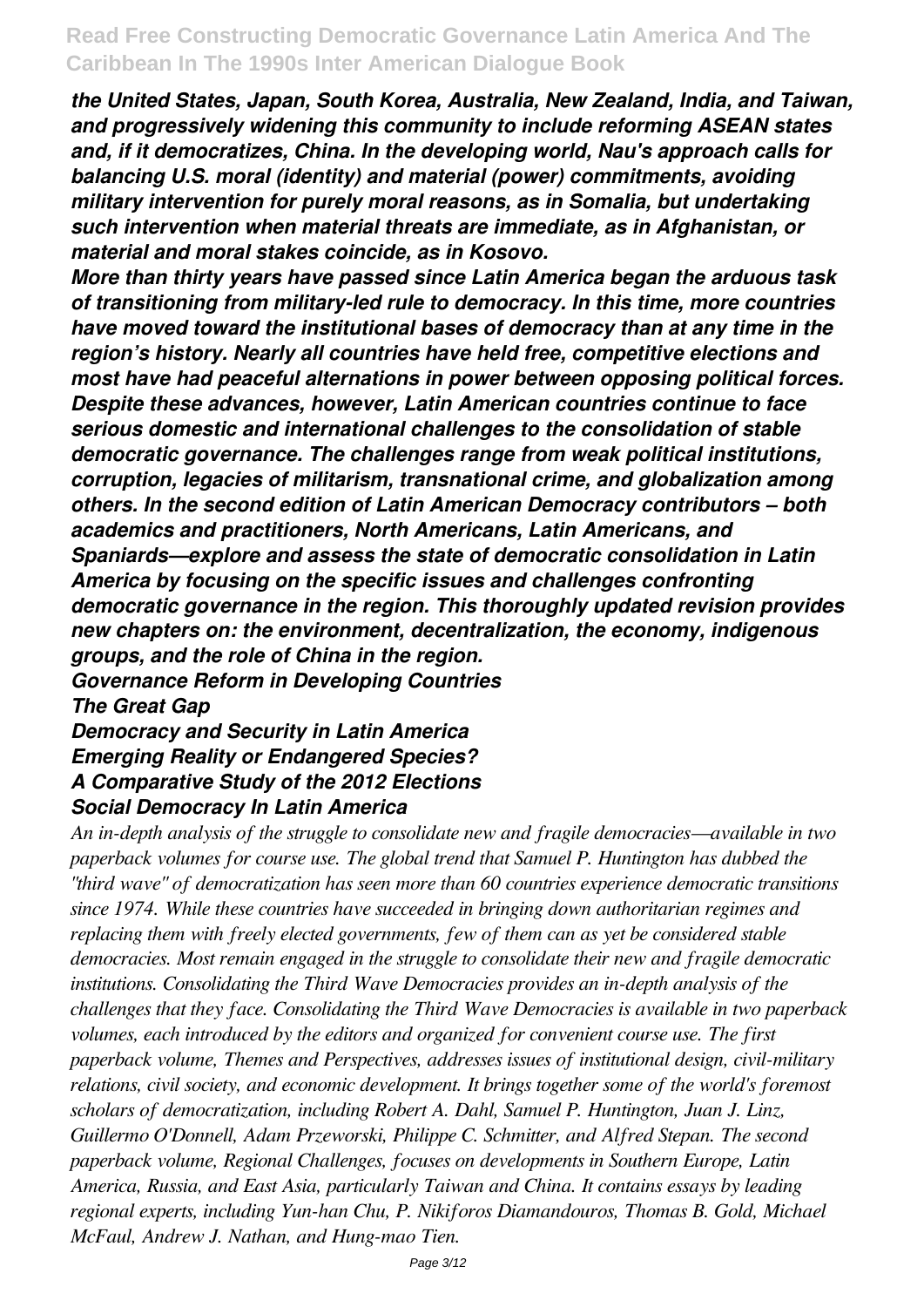*"Devoting particular emphasis to Bolivia, Chile, and Mexico, proposes a theory of civil society to explain the economic and political challenges for continuing democratization in Latin America"--Provided by publisher.*

*This book tackles the question of how to characterise and account for recentralisation in Colombia between central and lower levels of government across a 26-year period. Around the world, the COVID-19 pandemic has once again put the distribution of responsibilities, resources, and authority between different levels of government at the heart of political debate. This book brings this issue to light as a topic central to the study of public administration.Drawing on extensive fi eldwork with more than a hundred interviews with former presidents, ministers, members of congress, governors, local mayors and subnational public offi cials, as well as documentary sources, it begins with a historical account of recentralisation processes in the world. It then proposes a theoretical framework to explain these processes, before tracing and carefully comparing recentralisation episodes in Colombia using theory-guided process tracing.*

*After more than a century of assorted dictatorships and innumerable fiscal crises, the majority of Latin America's states are governed today by constitutional democratic regimes. Some analysts and scholars argue that Latin America weathered the 2008 fiscal crisis much better than the United States. How did this happen? Jorge I. Domínguez and Michael Shifter asked area specialists to examine the electoral and governance factors that shed light on this transformation and the region's prospects. They gather their findings in the fourth edition of Constructing Democratic Governance in Latin America. This new edition is completely updated. Part I is thematic, covering issues of media, constitutionalism, the commodities boom, and fiscal management vis-à-vis governance. Part II focuses on eight important countries in the region—Argentina, Brazil, Bolivia, Chile, Colombia, Mexico, Peru, and Venezuela. Already widely used in courses, Constructing Democratic Governance in Latin America will continue to interest students of Latin American politics, democratization studies, and comparative politics as well as policymakers.*

*Party Systems in Latin America*

*Toward a Plurality of Voices*

*The Inclusionary Turn in Latin American Democracies Routledge Handbook of Latin American Politics Building Democratic Armies in Africa, Asia, Europe, and the Americas At Home Abroad*

*The COVID-19 pandemic has highlighted the need for governments to generate the necessary capacity to address important security and institutional challenges; this volume deepens our understanding of the nature and extent of state governance in Latin America. State capacity is multidimensional, with all elements interacting to produce stable governance and security. As such, a collection of scholars and practitioners use an explicit interdisciplinary approach, drawing on the contributions of history, political science, economics, public policy, military studies, and other fields to gain a rounded understanding of the link between security and democracy. Democracy and Security in Latin America is divided in two sections: Part 1 focuses on the challenges to governance and key institutions such as police,*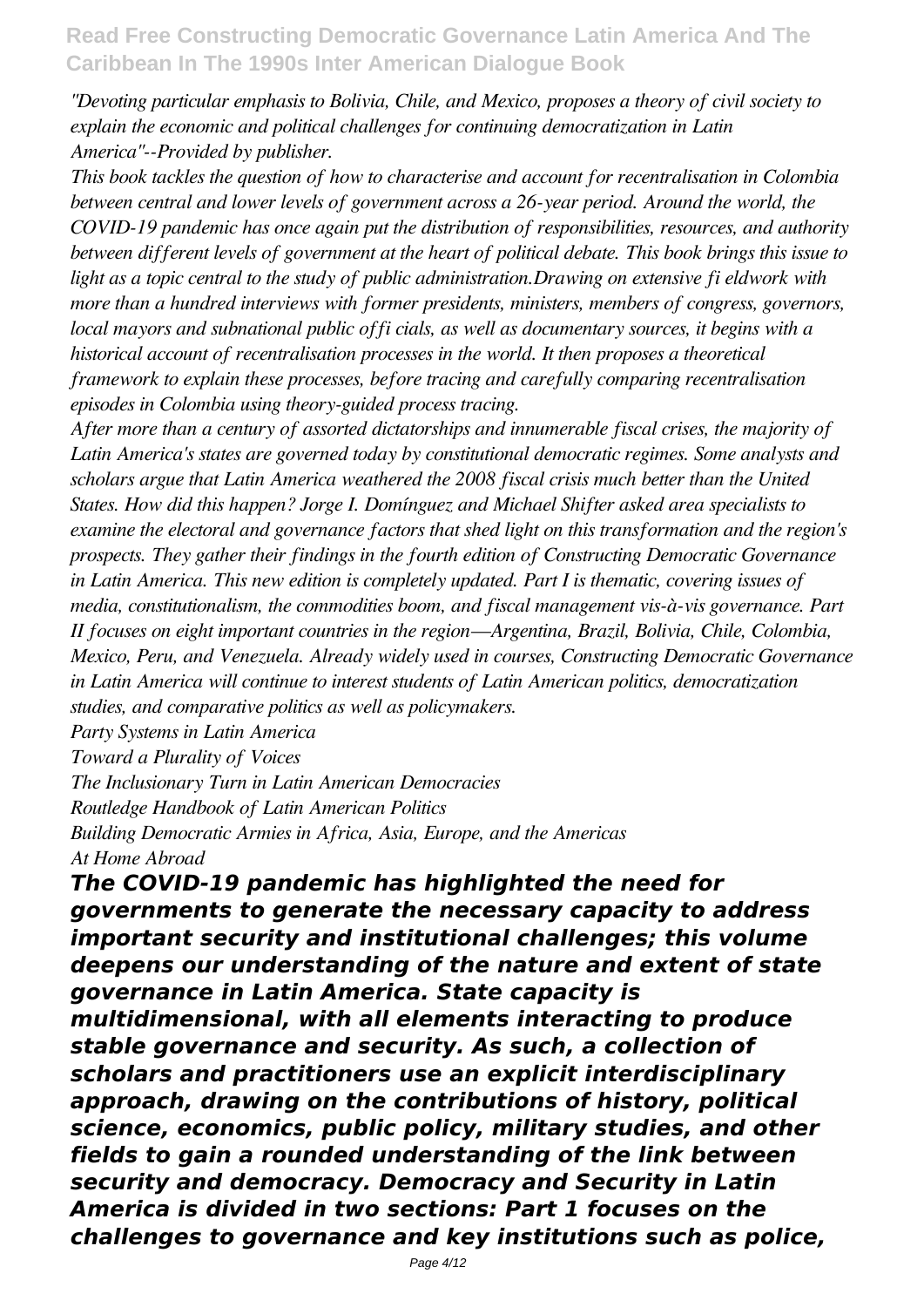*courts, armed forces. and the prison system. Part 2 features country case studies that illustrate particularly important security challenges and various means by which the state has confronted them. Democracy and Security in Latin America should appeal not only to those seeking to learn more about the capacity of the democratic state in Latin America to effectively provide public security in times of stress, but to all those curious about the reality that a democracy must have security to function.*

*Praised by some as islands of efficiency in a sea of unprofessional, politicized and corrupt states, and criticized by others for removing wide areas of policy making from the democratic arena, technocrats have become prominent and controversial actors in Latin American politics. Nonelected state officials with advanced educations from top universities, technocrats achieve considerable autonomy from political and economic actors and exert great influence over their countries' fates. This finding poses an intriguing paradox. These experts lack an independent base of authority, such as popular election, and the tenure enjoyed by professional bureaucrats. What, then, explains the power of technocrats in democratic Latin America? Why do they enjoy and maintain greater policy influence in some areas than in others? Through analysis of economic and health policy in Colombia from 1958 to 2011 and in Peru from 1980 to 2011, Technocracy and Democracy in Latin America answers these and other questions about experts in Latin America.*

*This book provides a novel explanation of widespread social policy expansion in Latin America beginning in the 1990s. David J. Samuels and Matthew S. Shugart provide the first systematic analysis of how democratic constitutional design shapes party politics.*

*Party Vibrancy and Democracy in Latin America Democratic Latin America Building Democratic Institutions Recentralisation in Colombia Radical Democracy in the Andes Democratic Accountability in Latin America*

Explains the persistence of violent, unaccountable policing in democratic contexts.

This book is the first to comprehensively analyse the political and societal impacts of new Information and Communication Technologies (ICT) in a region of the Global South. It evaluates under what conditions some Latin American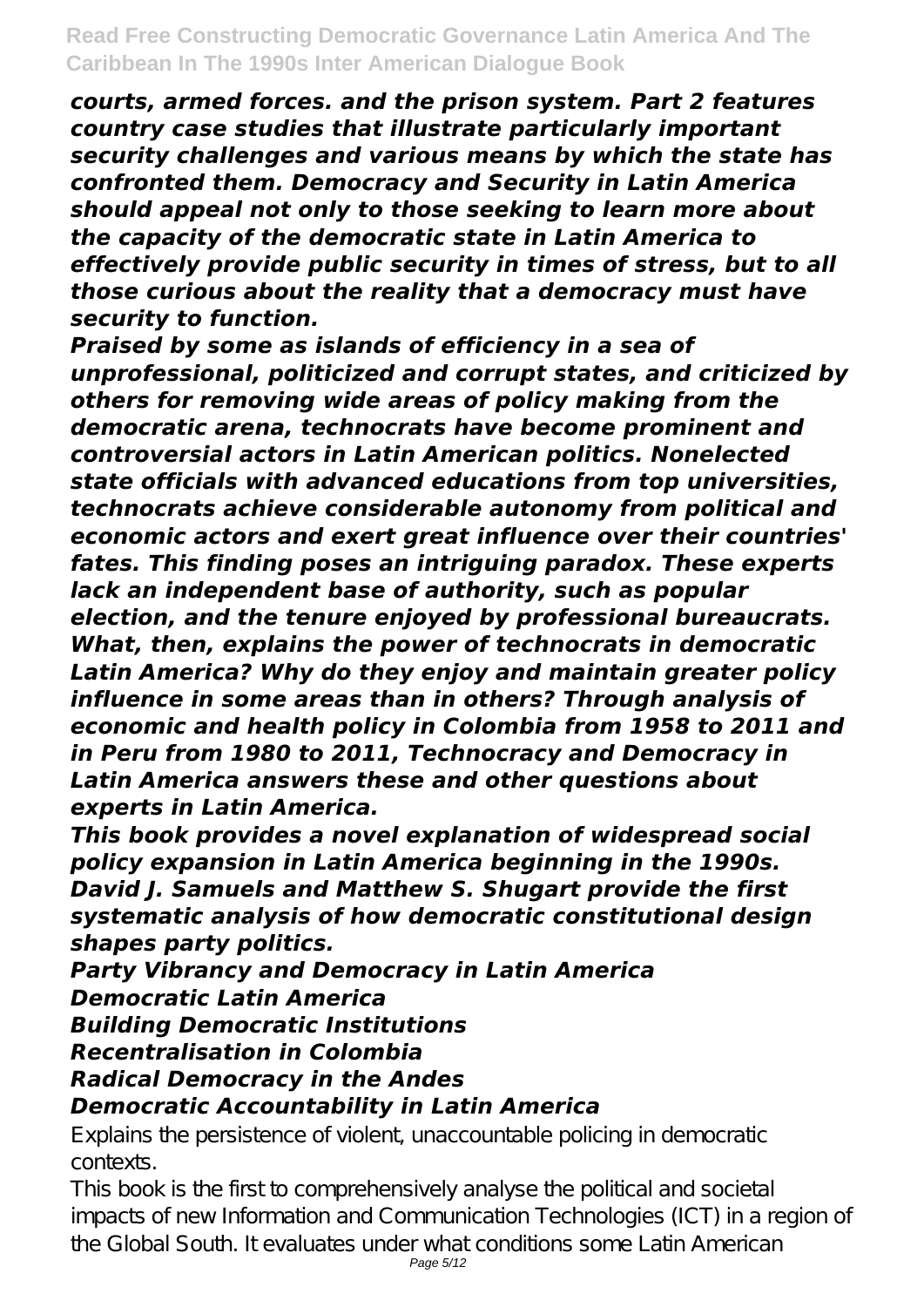governments and people have succeeded in taking up the opportunities related to the spread of ICTs, while others are confronted with the pessimist scenario of increased, digitally induced social and democratic cleavages. Specifically, the book examines if and how far the spread and use of new ICT affected central aims of democratic governance such as reducing socio-economic and gender inequality; strengthening citizen participation in political decision making; increasing the transparency of legislative processes; improving administrative processes; providing free access to government data and information; and expanding independent spaces of citizen communication. The country case and cross-country explore a range of bottom-up driven initiatives to reinforce democracy in the region. The book offers researchers and students an interdisciplinary approach to these issues by linking it to established theories of media and politics, political communication, political participation, and governance. Giving voice to researchers native to the region and with direct experience of the region, it uniquely brings together contributions from political scientists, researchers in communication studies and area studies specialists who have a solid record in political activism and international development cooperation.

This edited book aims at bringing together a range of contemporary expertise that can shed light on the relationship between media pluralism in Latin America and processes of democratization and social justice. In doing so, the authors of the book provide empirically grounded theoretical insight into the extent to which questions about media pluralism--broadly understood as the striving for diverse and inclusive media spheres--are an essential part of scholarly debates on democratic governance. The rise in recent years of authoritarianism, populism and nationalism, both in fragile and stable democratic systems, makes media pluralism an intellectual and empirical cornerstone of any debate about the future of democratic governance around the world. This book--useful for students and researchers on topics such as Media, Communications, Latin American Studies and Politics--aims to make a contribution to such debate by approaching some pressing questions about the relationship of Latin American governments with media structures, journalistic practices, the communication capabilities of vulnerable populations and the expressive opportunities of the general public. Examine recent transitions to democracy and the prospects for democratic stability in Argentina, Brazil, Chile, the Dominican Republic, Peru, Portugal, Spain and Uruguay.

A Amé rica-Latina Hoje

The Experts Running Government

Constructing Democratic Governance in Latin America

Democratic Governance in Latin America

A New Paradigm for Development?

State Capacity and Governance under Stress

This volume analyzes how enduring democracy amid longstanding inequality engendered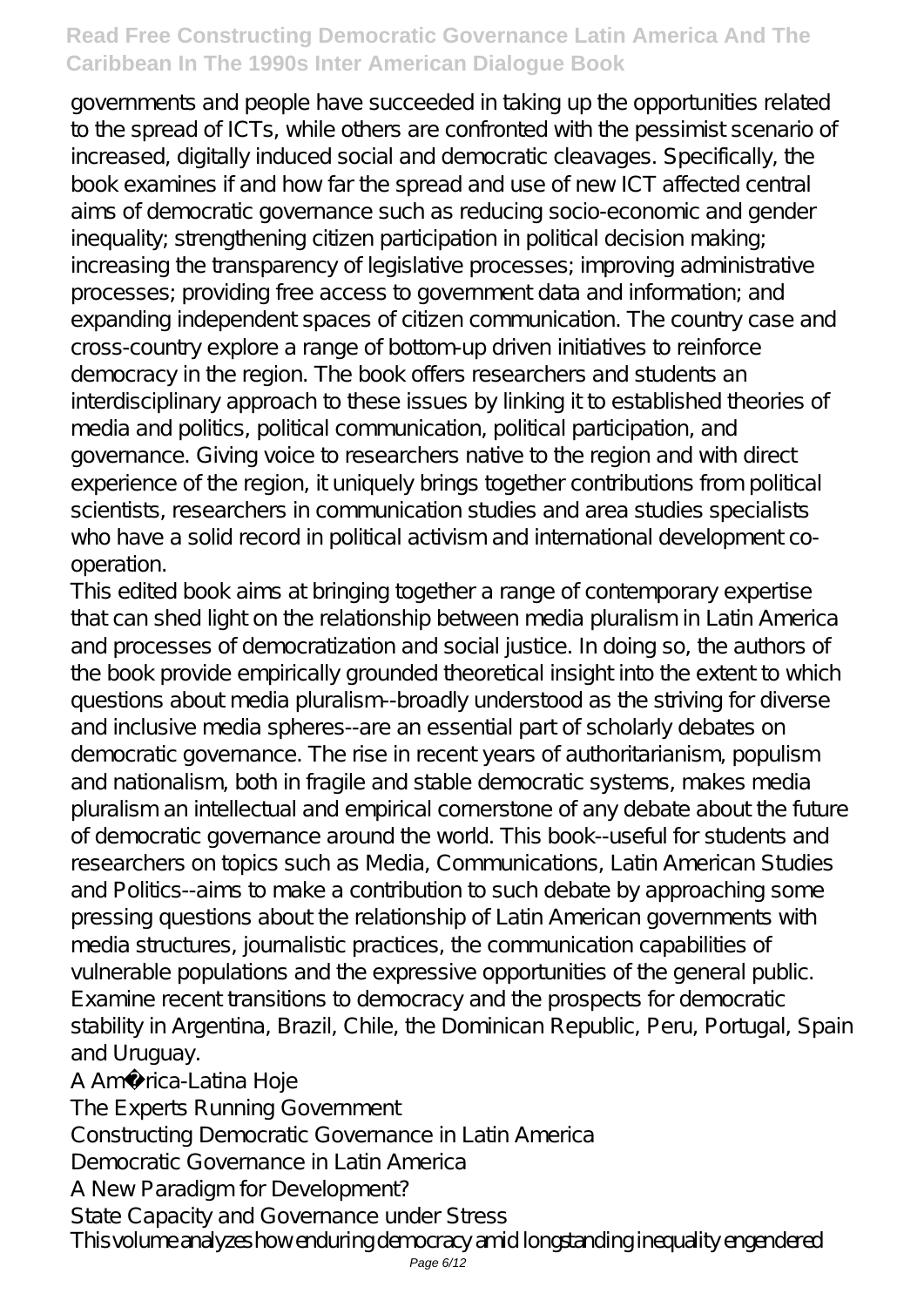### inclusionary reform in contemporary Latin America.

Participatory democracy innovations aimed at bringing citizens back into local governance processes are now at the core of the international democratic development agenda. Municipalities around the world have adopted local participatory mechanisms of various types in the last two decades, including participatory budgeting, the flagship Brazilian program, and participatory planning, as it is the case in several Mexican municipalities. Yet, institutionalized participatory mechanisms have had mixed results in practice at the municipal level. So why and how does success vary? This book sets out to answer that question. Defining democratic success as a transformation of state-society relationships, the author goes beyond the clientelism/democracy dichotomy and reveals that four types of statesociety relationships can be observed in practice: clientelism, disempowering co-option, fragmented inclusion, and democratic cooperation. Using this typology, and drawing on the comparative case study of four cities in Mexico and Brazil, the book demonstrates that the level of democratic success is best explained by an approach that accounts for institutional design, structural conditions of mobilization, and the configurations, strategies, behaviors, and perceptions of both state and societal actors. Thus, institutional change alone does not guarantee democratic success: the way these institutional changes are enacted by both political and social actors is even more important as it conditions the potential for an autonomous civil society to emerge and actively engage with the local state in the social construction of an inclusive citizenship.

Drawing on new approaches in comparative politics, Democratic Latin America focuses on analyzing political institutions as a way to assess broader trends in the region's politics, including the rise of democracy. The text looks at the major institutions–executive, legislature, judiciary, military, and more—in 18 democratic countries to not only provide an expansive view of politics in Latin America but to also facilitate cross-national comparison. Democratic Latin America uniquely surveys the "what" of the region' spolitics as well as the "why" and "how" to help students critically consider Latin America's future. In Constructing Democratic Governance, Jorge I. Dominguez and Abraham F. Lowenthal bring together a distinguished group of scholars to assess how well democracy has been working in this volatile part of the world. The authors find that serious problems still plague these new democracies. Many of these problems are related to the political institutions, including political parties, the civil service, and the justice system. Part I introduces broad thematic surveys of such key issues as the role of the left, conservatism, inequality, and indigenous peoples. Part II reviews the South American nations. Part III focuses on Mexico, Central America, and the Caribbean, including Cuba. In Part IV, the volume editors draw conclusions about the problems and prospects for stable democracies in Latin America. In addition to the complete hardcover edition, Constructing Democratic Governance is available in three paperback volumes, each containing the introduction and conclusion from the complete edition and organized for convenient course use. Digital Technologies for Democratic Governance in Latin America The Politics of Local Participatory Democracy in Latin America

Latin American Democracy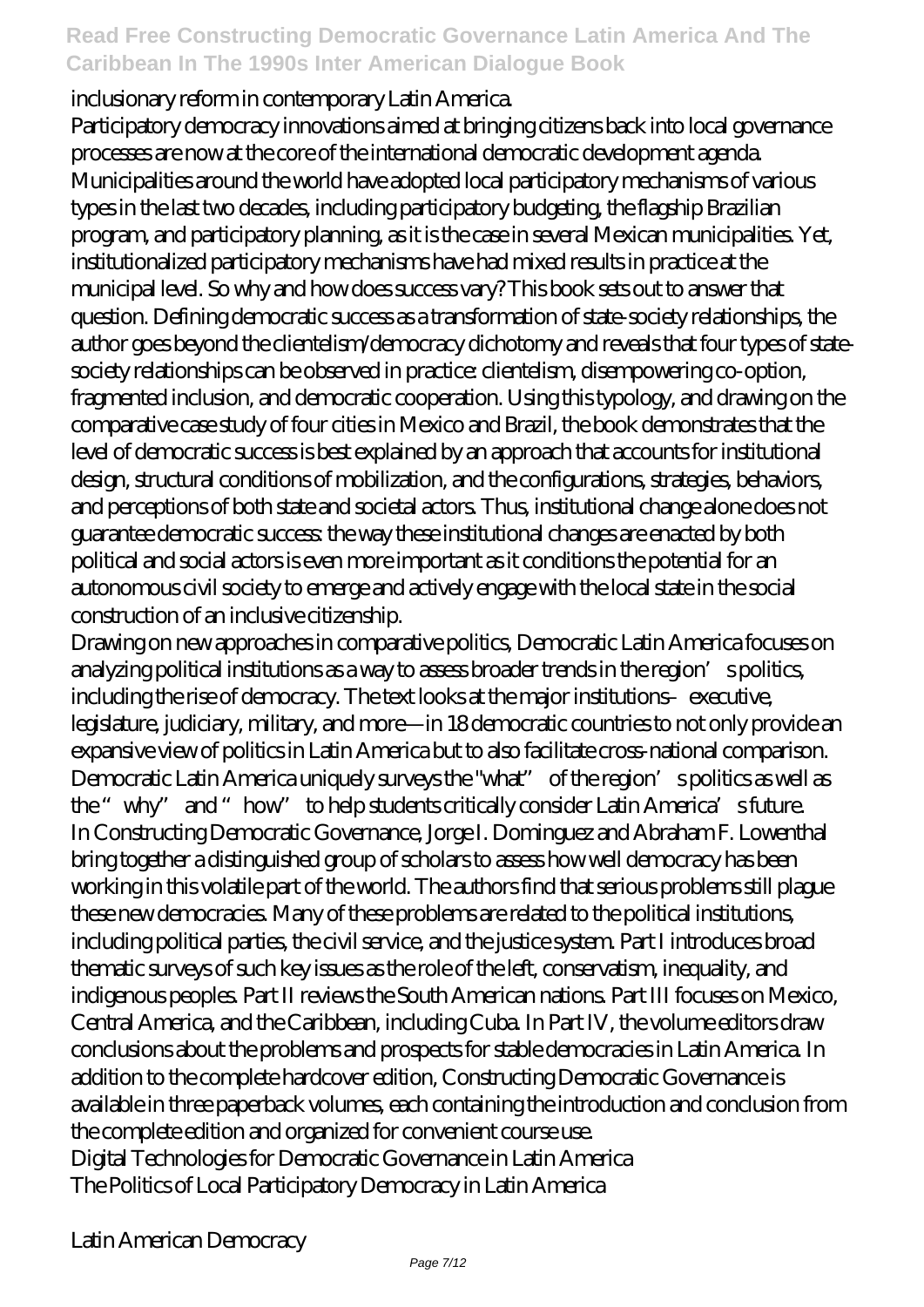#### Institutions, Actors, and Interactions

Regional Governance and Policy-Making in South America

*Parts one and two offer an excellent recap of the "state of play" in 2012; part three analyzes why Mexicans voted as they did; and part four considers the election's implications for Mexico's political system more broadly.*

*The legendary Greek figure Orpheus was said to have possessed magical powers capable of moving all living and inanimate things through the sound of his lyre and voice. Over time, the Orphic theme has come to indicate the power of music to unsettle, subvert, and ultimately bring down oppressive realities in order to liberate the soul and expand human life without limits. The liberating effect of music has been a particularly important theme in twentieth-century African American literature. The nine original essays in Black Orpheus examines the Orphic theme in the fiction of such African American writers as Jean Toomer, Langston Hughes, Claude McKay, James Baldwin, Nathaniel Mackey, Sherley Anne Williams, Ann Petry, Ntozake Shange, Alice Walker, Gayl Jones, and Toni Morrison. The authors discussed in this volume depict music as a mystical, shamanistic, and spiritual power that can miraculously transform the realities of the soul and of the world. Here, the musician uses his or her music as a weapon to shield and protect his or her spirituality. Written by scholars of English, music, women's studies, American studies, cultural theory, and black and Africana studies, the essays in this interdisciplinary collection ultimately explore the thematic, linguistic structural presence of music in twentieth-century African American fiction. Even in Latin America's most socially and economically stable countries, new parties emerge constantly, old parties collapse, and party systems across the region are notoriously fragile. Still, there are also successful stories. There have been a number of parties in Colombia, Chile, andVenezuela that used to be able to operate well beyond electoral cycles and preserve a significant presence in their respective countries for decades. This book sheds new light on how party vibrancy is maintained and reproduced over time in three of the region's more stable countries - Chile, Costa Rica, and Uruguay.*

*Looking at how armies supportive of democracy are built, this title argues that the military is the important institution that states maintain, for without military elites who support democratic governance, democracy cannot be consolidated. It demonstrates that building democratic armies is the quintessential task of democratizing regimes.*

*The State of State Reforms in Latin America Technocracy and Democracy in Latin America Constructing Democratic Governance*

*From Commitments to Action*

*Sustaining Civil Society*

*Economic Change, Democracy, and the Social Construction of Citizenship in Latin America*

*Latin America suffered a profound state crisis in the 1980s, which prompted not only the wave of macroeconomic and deregulation reforms known as the Washington Consensus, but also a* Page 8/12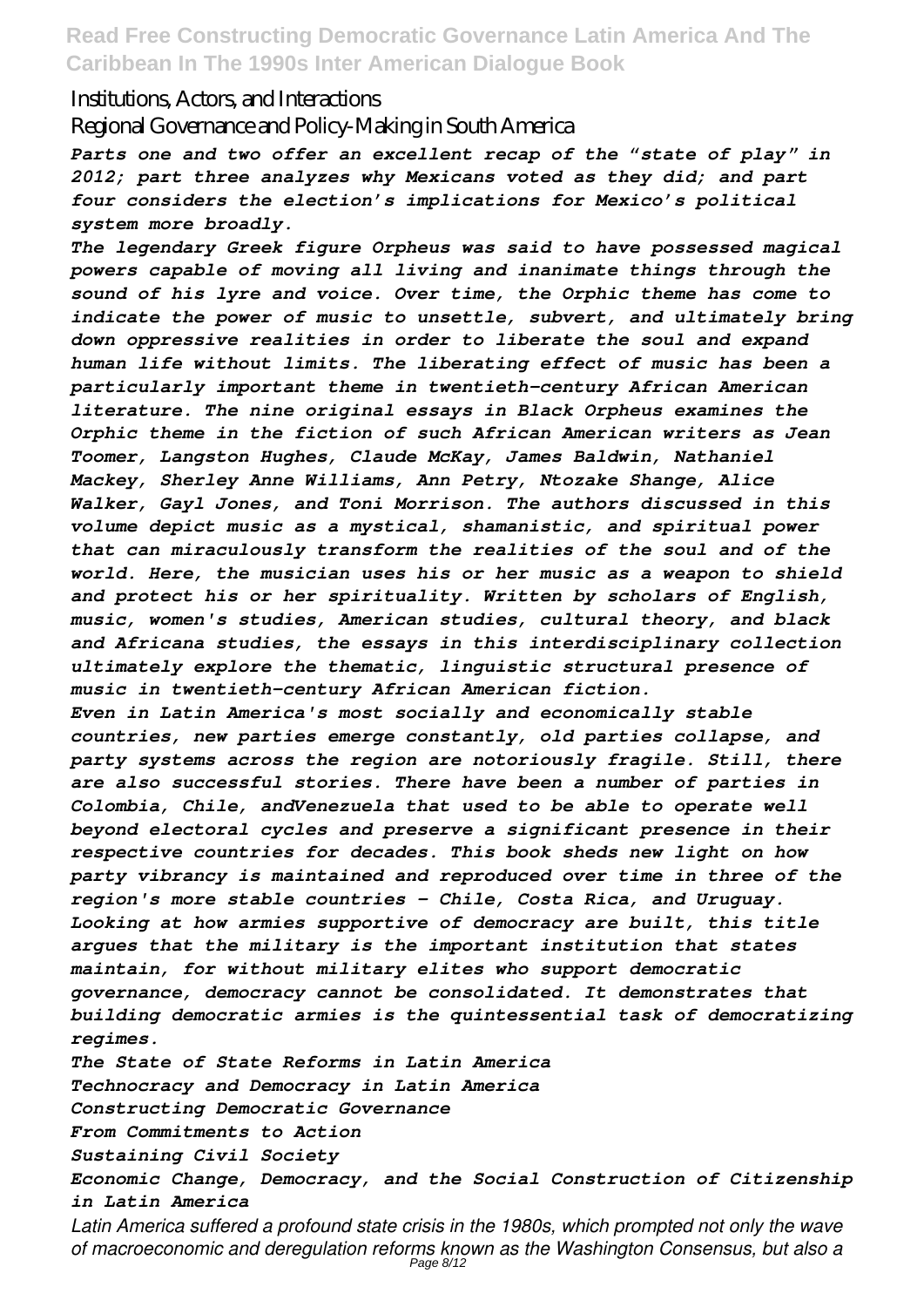*wide variety of institutional or 'second generation' reforms. 'The State of State Reform in Latin America' reviews and assesses the outcomes of these less studied institutional reforms. This book examines four major areas of institutional reform: a. political institutions and the state organization; b. fiscal institutions, such as budget, tax and decentralization institutions; c. public institutions in charge of sectoral economic policies (financial, industrial, and infrastructure); and d. social sector institutions (pensions, social protection, and education). In each of these areas, the authors summarize the reform objectives, describe and measure their scope, assess the main outcomes, and identify the obstacles for implementation, especially those of an institutional nature.*

*In this book, contributors review the prospects for social and economic transformation in Latin America using the European model. Country and regional studies examine specific policies and discuss what social democracy offers, given the margins for reformism.*

*Constructing Democratic Governance in Latin AmericaJHU Press*

*'Governance' has become a key word in the lexicon of international relations over the last twenty years. It is used, loosely, and invariably in a liberal idiom, by scholars, activists, civil society organizations, politicians and the voluntary sector. In many respects it has attained the status of a fetish, yet 'governance' remains a notion that has multiple definitions, a concept inthe-making. Notwithstanding the imprecision with which the term is employed, it has become an inescapable paradigm for the politics of development. The contributors to this book, drawn from among some of the world's best area studies specialists, from North and South, offer a diverse global critique of 'governance' as deployed in several key areas: institutions and state actors; the rule of law, democracy and human rights; decentralization and state power; development and, last but not least, international cooperation and the role of the World Bank, the IMF and NGOs. The geographical spread of the volume ranges from Africa to Latin America, from Asia to the Middle East. Their objectives include: a reassessment of 'governance' in its many manifestations; an attempt to free the term from its often unhelpful linkage to the state, and thereby apply it to other organizations and actors; a re-evaluation of the Western-dominated use of the term politically and an attempt to broaden its application beyond issues such as transparency and the fight against corruption; and a search for innovative applications of the term, driven by a consensus that transcends current economic and political inequalities.*

*Presidentialism and Democracy in Latin America*

*Media and Governance in Latin America*

*Authoritarian Police in Democracy*

*Democratic Governance and Social Inequality*

*Elites and Democratic Consolidation in Latin America and Southern Europe Mexico, Central America, and the Caribbean in the 1990's*

*"A collection of essays addressing the relationship between inequality and politics in Latin America. Examines the socioeconomic context and inequality of opportunities; elite culture, public opinion, and media framing; capital mobility, campaign financing, representation and gender equality policies; and taxation and social policies"--Provided by publisher.*

*Producing more effective governance is the greatest challenge that faces most Latin American democracies today—a challenge that involves not only strengthening democratic institutions but also increasing governmental effectiveness. Focusing on the post-1990 period, this volume addresses why some policies and some countries have been more successful than others in meeting this dual challenge. Two features of the volume stand out. First, whereas some analysts tend to generalize for Latin America as a whole, this group of authors underscores the striking differences of achievement among countries in the region and illustrates the importance of understanding these differences. The second feature is the range of expertise within the volume. In addition to the volume editors, the contributors are Alan Angell, Daniel Brinks, Fernando Henrique Cardoso, José de Gregorio, Alejandro Foxley,*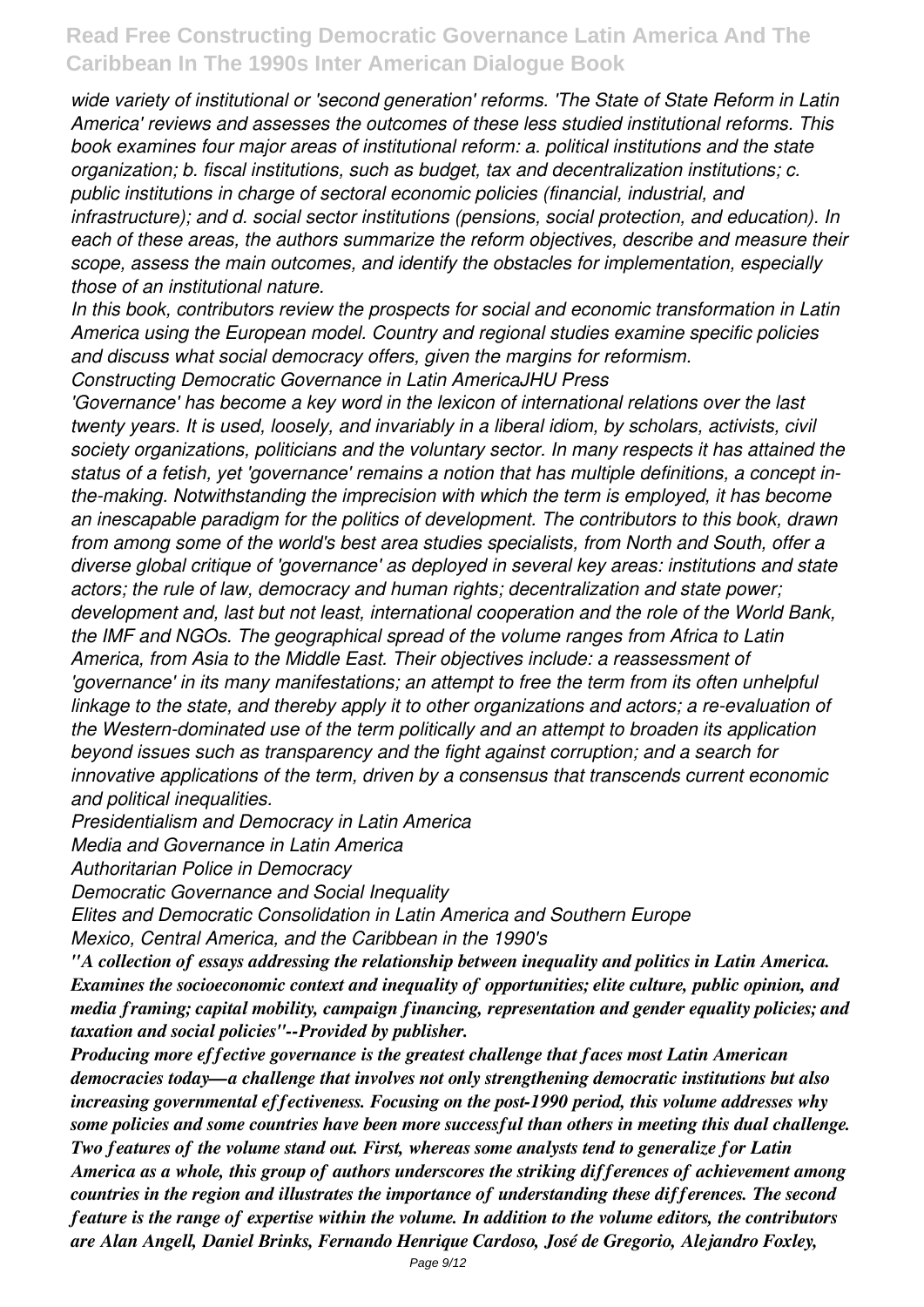*Evelyne Huber, José Miguel Insulza, Juliana Martínez Franzoni, Patricio Navia, Francisco Rodriguez, Mitchell Seligson, John Stephens, Jorge Vargas Cullell, and Ignacio Walker.*

*This book analyzes Latin American regional integration with a novel conceptual approach grounded in extensive field research. Using the UNASUR (Unión de Naciones Suramericanas) as a case study, the author investigates the process of policy-making in regional public policy fields in South America. The project focuses on intergovernmental structures of regional organizations as an institutional framework for a variety of independent processes in regions. It also challenges the perspective of democratic states as unitary actors and seeks to analyze the factors which favor or obstruct regional processes in different policy-fields. This work will appeal to researchers, graduate students and anyone interested in Latin American politics and policy-making.*

*Contributors examine challenges that social inequities present to democratic governments, arguing that issues of poverty and inequality are becoming more important in the global environment. They consider the effects of globalization on the distribution of income and wealth within state borders, the impact of inequality on the stability and quality of democratic governance, and the future of vulnerable democracies in light of the decline in the ability of governments to reduce inequality. Tulchin is director of the Latin American Program at the Woodrow Wilson International Center for Scholars. Annotation copyrighted by Book News, Inc., Portland, OR*

*Inequality and the Politics of Redistribution in Latin America*

*The Political Economy of Democratic Transitions*

*Opportunities and Risks*

*Prospects For Change*

*Mexico's Evolving Democracy*

*Integrity for Good Governance in Latin America and the Caribbean From Commitments to Action* After a decade in local office, are indigenous peoples' governments in the Andes fulfilling their promise to provide a more participatory, accountable, and deliberative form of democracy? Using current debates in democratic theory as a framework, Donna Lee Van Cott examines 10 examples of institutional innovation by indigenous party-controlled municipalities in Bolivia and Ecuador. In contrast to studies emphasizing the role of individuals and civil society, the findings underscore the contributions of leadership and political parties to promoting participation and deliberation - even at the local level. Democratic quality is more likely to improve where local actors initiate and design institutions. Van Cott concludes that indigenous parties' innovations have improved democratic quality in some respects, but that authoritarian tendencies endemic to Andean cultures and political organizations have limited their positive impact.

This volume on democratic accountability addresses one of the burning issues on the agenda of policy makers and citizens in contemporary Latin America: how democratic leaders in Latin America can improve accountability while simultaneously promoting governmental effectiveness. Written by well-known scholars form both Latin America and the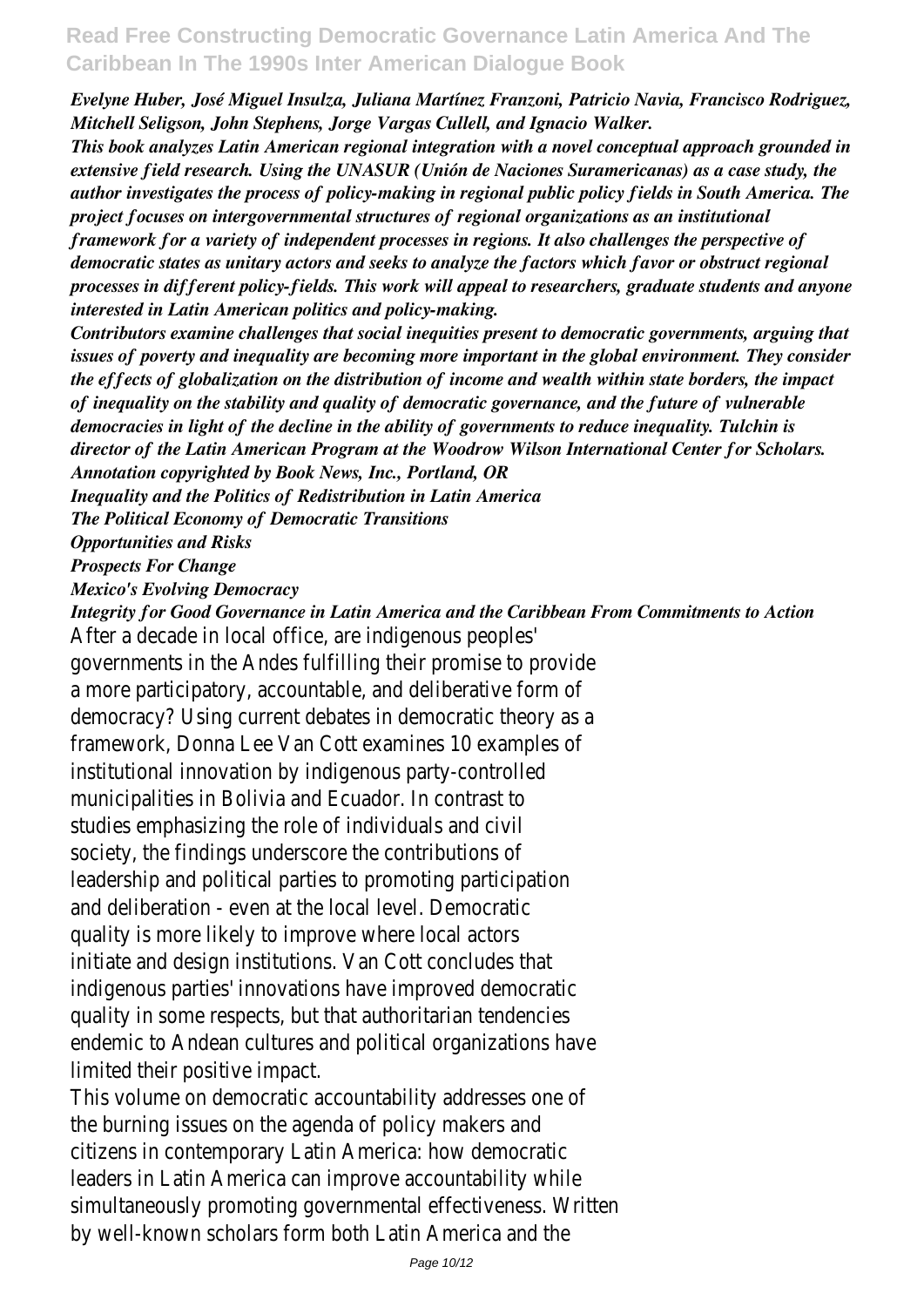United States, the volume enhances understanding of these key themes, which are central to the future of democracy in Latin America. - ;This volume on democratic accountability addresses one of the burning issues on the agenda of policy makers and citizens in contemporary Latin America. In much of Latin America, disenchantment and cynicism have set in regarding the quality of elected governments raising the prospect of a new round of democratic erosion and breakdowns. One of the important emerging challenges for improving the quality of democracy resolves around how to build more effective mechanisms of accountability. A widespread perception prevails in much of the region that government officials are not sufficiently subject to routinized controls by oversight agencies. Corruption, lack of oversight, impunity of state actors, and improper use of public resources are major problems in most countries of the region. Dealing with these issues is paramount to restoring and deepening democratic legitimacy. The fundamental question in this volume is how democratic leaders in Latin America can improve accountability while simultaneously promoting governmental effectiveness. These issues have acquired urgency in contemporary Latin America because of heightened public concern about corruption and improper governmental actions on the one hand, yet on the other, uncertainty about the potential tradeoff between tightened accountability of officials and effective policy results. The volume enhances understanding of three key issues. First, it enriches understanding of the state of nonelectoral forms of democratic accountability in contemporary Latin America. What are some of the major shortcoming in democratic accountability? How can they be addressed? What are some major innovations in the efforts to enhance democratic accountability? A second contribution of the volume is conceptual. Accountability is a key concept in the social sciences, yt its meaning varies widely form one author to the next. The authors in this volume, especially in the first four chapters, explicitly debate how bet to define and delimit the concept. Finally the volume also furthers understanding of the interactions between various mechanism and institutions of accountability. Many of the authors address how electoral accountability (the accountability of elected officials to the voters) interact with the forms of accountability in which state agencies